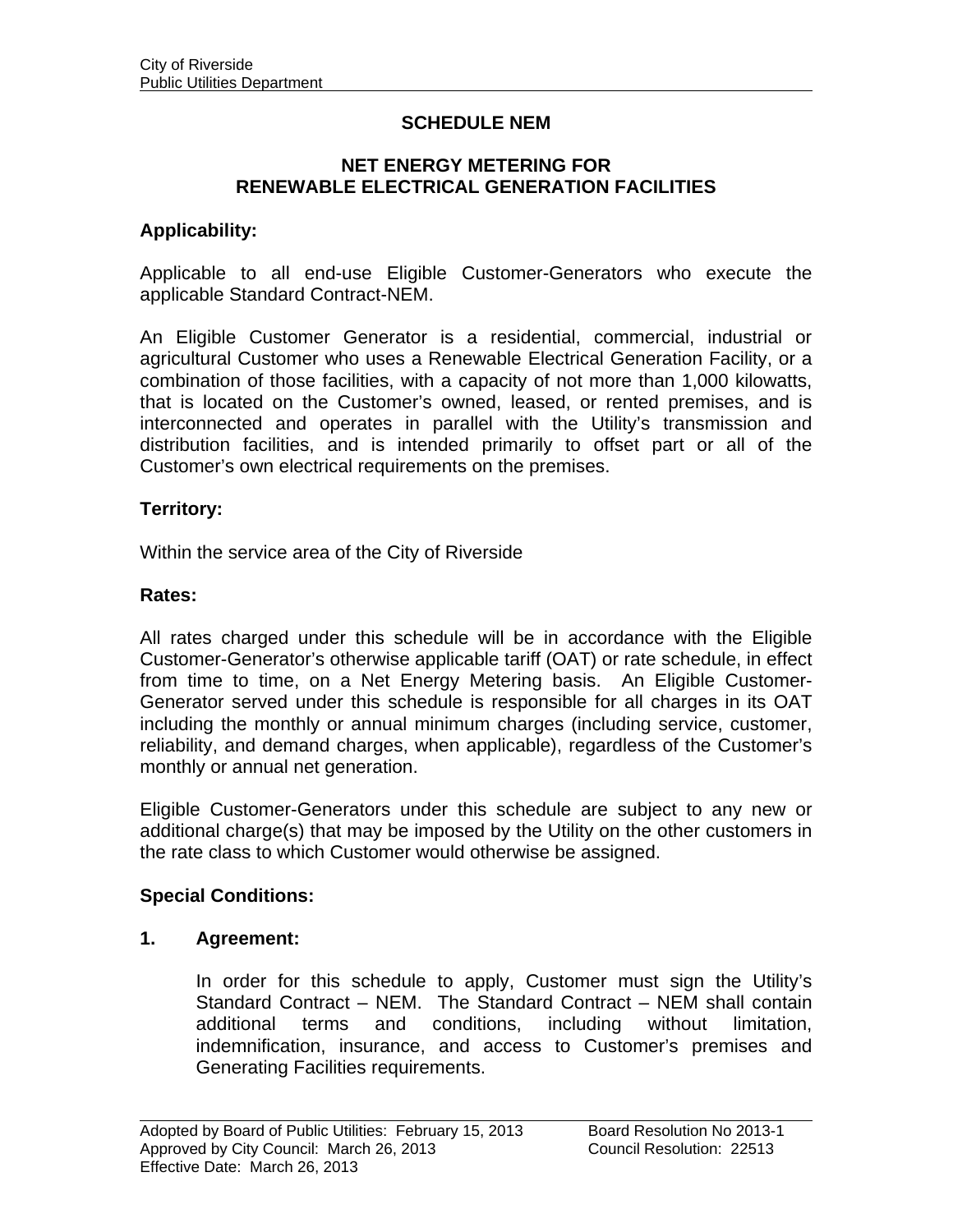Schedule NEM – Net Energy Metering For Renewable Electric Generation Facilities -2-

### **2. Billing:**

- a. Residential and Small Commercial (Schedule A Flat Rate) Customers:
	- (1) The annualized Net Energy Metering calculation shall be made by measuring the difference between the energy supplied to the Customer and the energy generated by the Customer and fed back to the Utility's grid over a Twelve-Month Period. At the end of each Twelve-Month Period, and at each anniversary date thereafter, the Utility shall determine if the Customer was a net consumer or a net generator of energy during the Twelve-Month Period. In the event the energy supplied by the Utility during the Twelve-Month Period exceeds the energy generated by the Customer during that same period, the Customer is a net energy consumer.
	- (2) If the Customer is a net energy consumer, the Utility will bill the Customer for the net energy consumed during the Twelve-Month Period based on Customer's OAT and Customer shall pay for such net energy consumed annually.
	- (3) The Customer may elect to be billed monthly for net energy consumed upon initiation of service under this Schedule or upon proper written notice to the Utility no later than thirtydays prior to the Customer's regularly scheduled meter read date in January of each year. Such change shall be made by the Utility at the beginning of a new Twelve-Month Period coinciding with the Customer's regularly scheduled meter read date in January following receipt of Customer's proper written notice.
- b. Commercial (Schedule A Demand Rate), Industrial or Agricultural Rate Customers:
	- (1) The annualized Net Energy Metering calculation shall be made by measuring the difference between the energy supplied to the Customer and the energy generated by the Customer and fed back to the Utility's grid over a Twelve-Month Period. Additionally, at the end of each billing period, the Utility shall determine if the Customer was a net consumer or a net generator of energy. In the event the energy supplied by the Utility to the Customer during the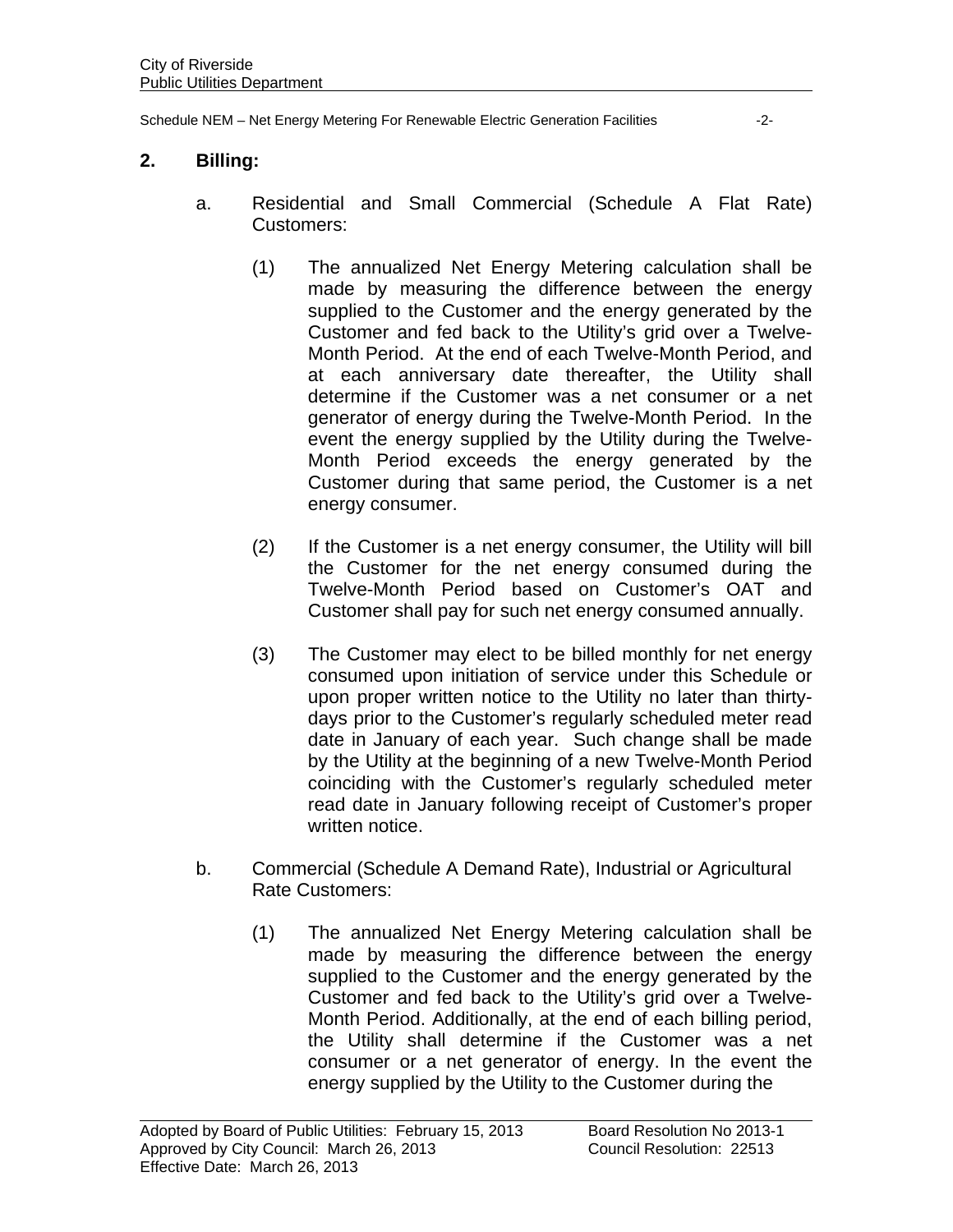Schedule NEM – Net Energy Metering For Renewable Electric Generation Facilities -3-

preceding billing period exceeds the energy generated by the Customer during that same billing period, the Customer is a net energy consumer.

- (2) If the Customer is a net energy consumer, the Utility will bill the Customer for the net energy consumed during such billing period based on Customer's OAT and Customer shall pay for such net energy consumed monthly in accordance with the Customer's monthly billing statement and the Electric Rules.
- c. All Eligible Customer Generators:
	- (1) If the Customer's OAT employs "time of use" rates, any net energy consumed monthly shall be calculated according to the terms of the OAT. When the Customer is a net generator during any discrete time of use period over a billing period, the net kilowatt-hours generated shall be valued at the same price per kilowatt-hour as the Utility would charge for retail kilowatt-hour sales during that same time of use period.
	- (2) If the Customer's OAT employs "tiered" rates, any net energy consumed monthly shall be calculated according to the terms of the OAT. When the Customer is a net generator over a billing period, the net kilowatt-hours generated shall be valued at the same price per kilowatthour as the Utility would charge for the same tiered quantity of energy during that billing period.
	- (3) The Utility shall provide all customers with Net Energy Metering consumption and generation information on a monthly basis. Such monthly update shall include the current accrued balance owed to the Utility for Net Energy Metering charges, or current accrued credits for Net Energy Metering generation, whichever applies.
	- (4) If the energy generated exceeds the energy consumed by the Customer, the Customer is a net energy generator. If the Customer is a net generator of energy over a normal billing period, any excess kilowatt-hours generated during the billing period shall be carried forward as a monetary value to the following billing period (until the end of the Customer's Twelve-Month Period).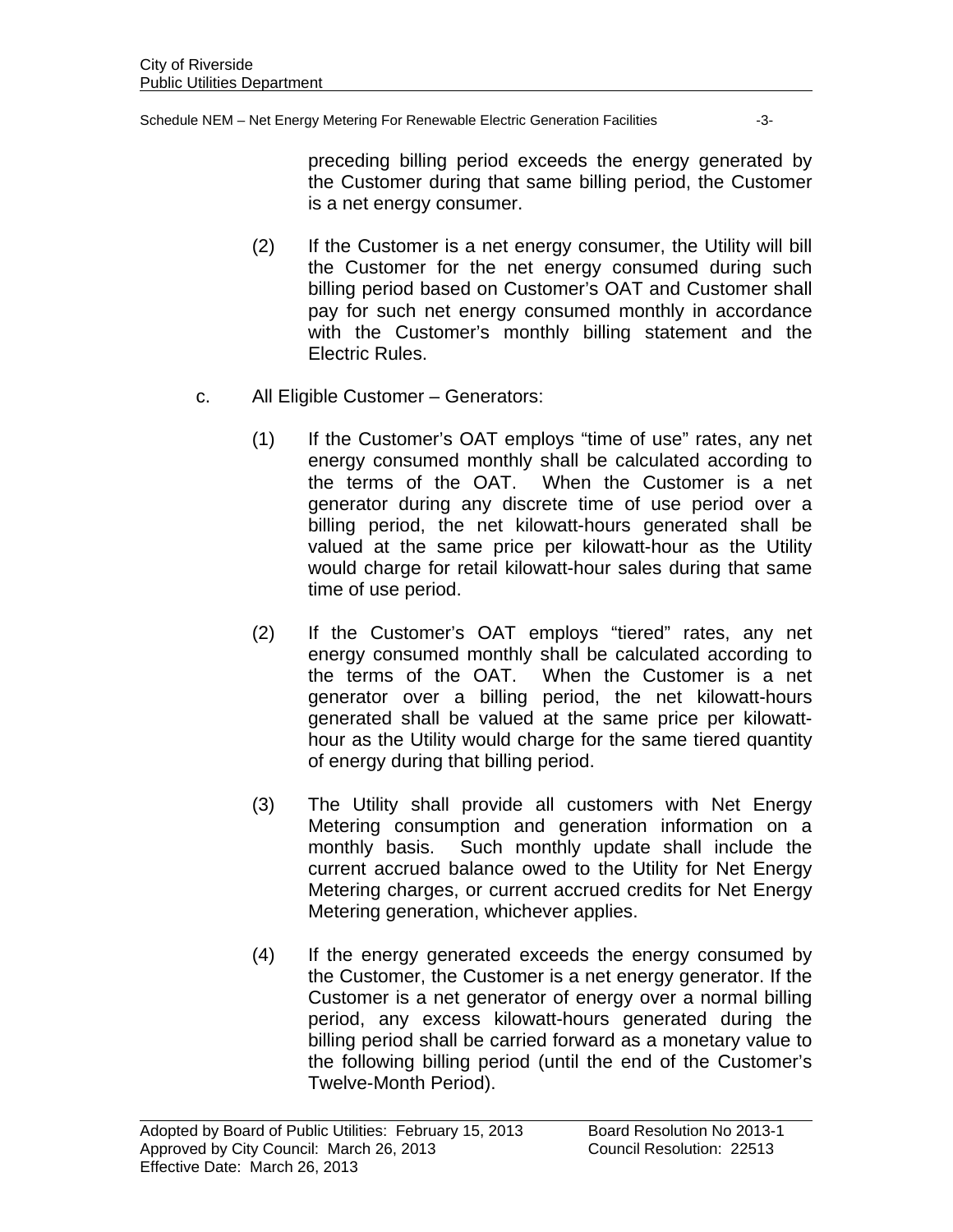Schedule NEM – Net Energy Metering For Renewable Electric Generation Facilities -4-

- (5) At the end of each Twelve-Month Period, the Utility shall retain any Net Surplus Energy generated by the Net Surplus Customer Generator, including any associated environmental attributes or renewable energy credits (REC), and Customer's monetary value shall be reset to zero for the subsequent Twelve-Month Period. In addition, no payment will be made to any Customer for the excess energy delivered to the Utility's grid, unless the Customer elects to receive Net Surplus Energy Compensation for that excess energy by electing a compensation option, as set forth in Subsection 2.c.6 herein.
- (6) Customer may, upon the Utility's timely receipt of Customer's written affirmative election, be eligible for Net Surplus Energy Compensation. The Customer's Net Surplus Energy Compensation shall be calculated over a Twelve-Month Period beginning with the Customer's regularly scheduled meter read date in January following receipt of a timely filed affirmative election and conclude as of the Customer's regularly scheduled meter read date the following December.

Customers may receive Net Surplus Energy Compensation for Net Surplus Energy at the end of a Twelve-Month Period by affirmatively electing one of the following methods:

- i. Receive compensation based on an annual time-differentiated per kilowatt-hour rate for Net Surplus Energy generated during the prior Twelve-Month Period. The rate will be posted on the Utility's website (RiversidePublicUtilities.com/ElectricRates) on January 1 of each year and will be effective from January 1 through December 31. The rate shall be established annually by the Public Utilities General Manager based upon the average hourly cost of renewable energy purchased by the Utility and reported in the most recently audited fiscal year; or
- ii. Receive the Net Surplus Energy as a kilowatthour credit calculated using the Net Surplus Energy Compensation rate and applied against future billing periods.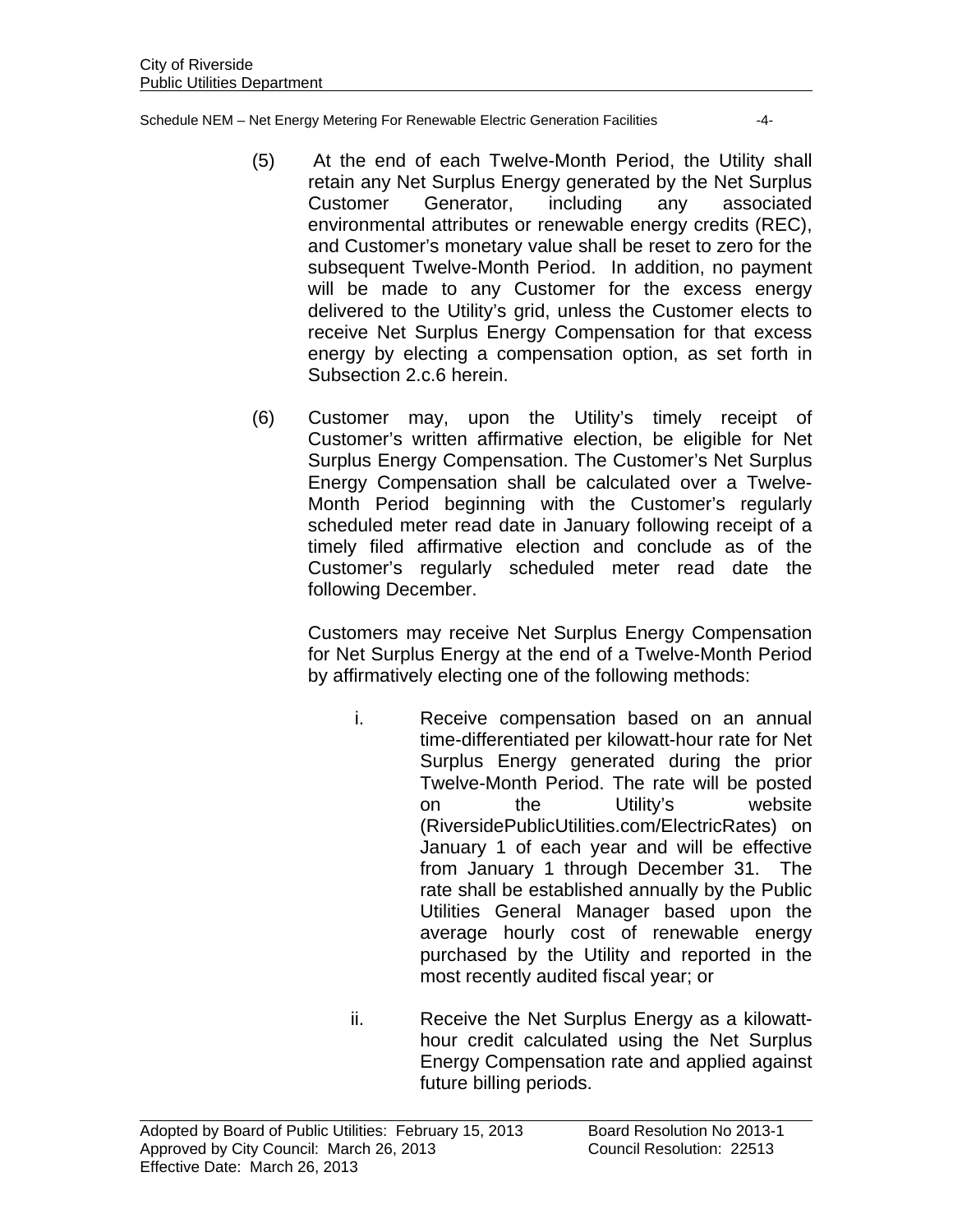Schedule NEM – Net Energy Metering For Renewable Electric Generation Facilities -5-

- (7) Affirmative elections remain effective for each Twelve-Month Period following the execution of such election. Customers are eligible to revise their Net Surplus Energy Compensation elections by giving written notice to the Utility at least thirty days prior to the beginning of each succeeding Twelve-Month Period.
- (8) If any Customer terminates service under this Schedule prior to the end of any Twelve-Month Period, the Utility shall reconcile the Customer's energy consumed and generated following the last reconciliation, according to the requirements set forth in this schedule, except that those requirements shall apply only to the months since the most recent twelve-month bill.

# 3. **Metering:**

Net Energy Metering shall be accomplished using a Required Meter. The Utility shall own, operate and maintain the Required Meter on the Customer's premises. If the existing meter at Customer's premises is not capable of measuring the flow of energy in two directions, Customer shall be responsible for all expenses involved in the Utility's purchase and installation of the Required Meter. The Utility, at its expense, may purchase and install additional meters with the consent of the Customer to provide the information necessary to accurately credit or bill the Customer or to collect generating system performance information for research purposes. If an additional meter or meters are installed, the net metering calculation shall yield a result identical to that of a single meter.

# 4. **Definitions:**

- a. "Renewable Electrical Generation Facility" means a facility that generates electricity from a renewable source listed in paragraph (1) of subdivision (a) of Section 25741 of the California Public Resources Code including biomass, solar thermal, photovoltaic, wind, geothermal, fuel cells using renewable fuels, small hydroelectric generation, digester gas, municipal solid waste conversion, landfill gas, ocean wave, ocean thermal, or tidal current, and any additions or enhancements to the facility using that technology.
- b. "Net Energy Metering" means measuring the difference between the energy supplied through the electric grid to the Customer and the energy generated by an Eligible Customer-Generator and fed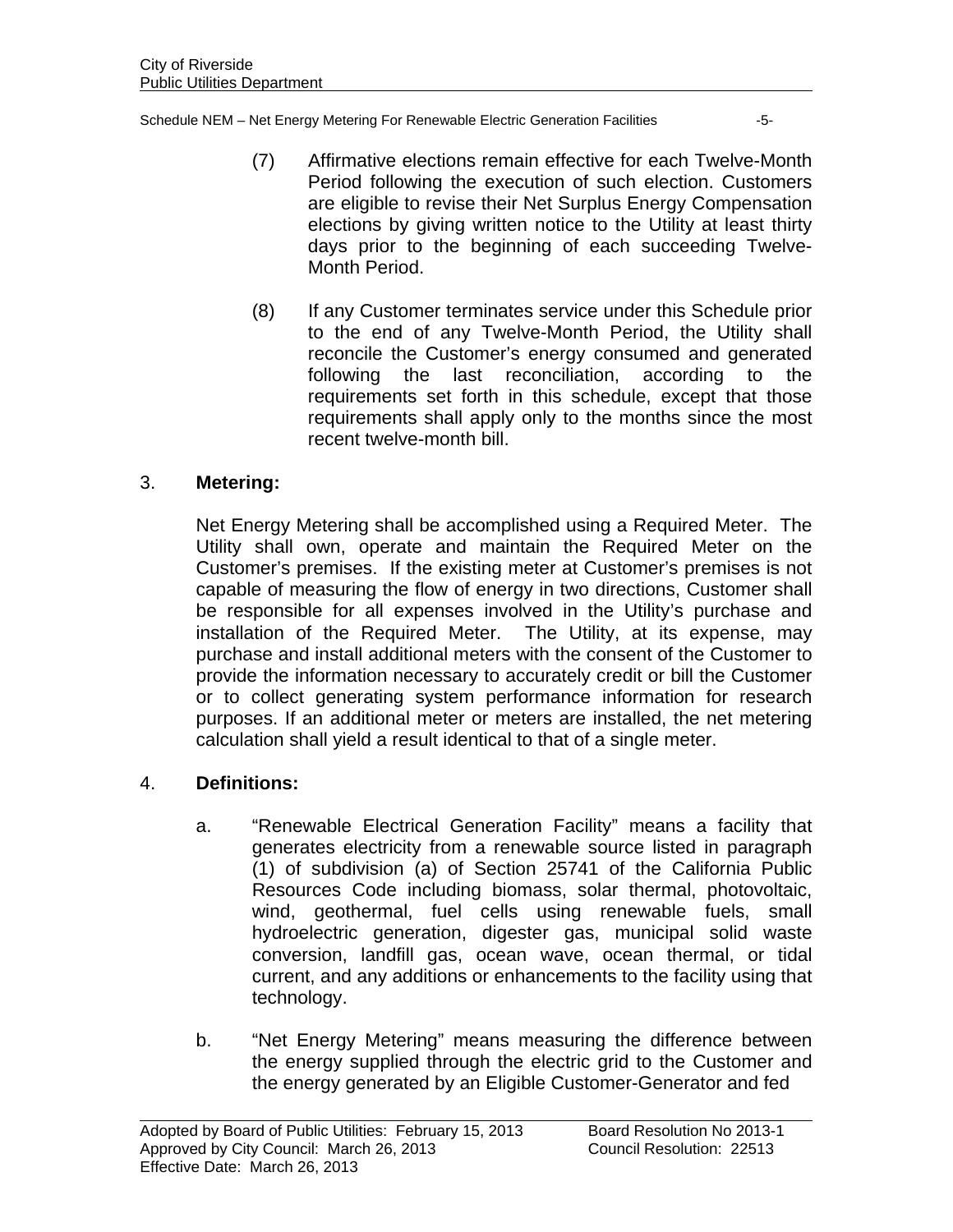Schedule NEM – Net Energy Metering For Renewable Electric Generation Facilities -6-

back to the electric grid over a Twelve-Month Period, as described in California Public Utilities Code Section 2827 (c) and (h).

- c. "Net Surplus Customer Generator" means an Eligible Customer-Generator that generates more energy in a Twelve-Month Period than is supplied by the Utility to the Eligible Customer-Generator during the same Twelve-Month Period.
- d. "Net Surplus Energy" means all energy generated by an Eligible Customer-Generator measured in kilowatt-hours over a Twelve-Month Period that exceeds the amount of energy consumed by that Eligible Customer-Generator.
- e. "Net Surplus Energy Compensation" means compensation, either monetary or as a billing credit, at a per kilowatt-hour rate, established by Riverside's Board of Public Utilities and adopted by Riverside's City Council, offered by the Utility to the Net Surplus Customer Generator for Net Surplus Energy.
- f. "Required Meter" means a single meter capable of registering the flow of energy in two directions.
- g. "Small Commercial Customer" means a customer that has a maximum peak demand of less than 20 kilowatts, as defined in subdivision (h) of Section 331 of the California Public Utilities Code.
- h. "Standard Contract NEM" means that standard contract entitled "Net Energy Metering Interconnection Agreement for Solar or Wind Turbine Electric Generating Facilities" available to Eligible Customer Generator, as established by Riverside's Board of Public Utilities and adopted by Riverside's City Council from time to time, and offered in accordance with California Public Utilities Code Section 2827.
- i. "Twelve-Month Period" means the Twelve-Month Period commencing with the Customer's regularly scheduled meter read date in January and concluding as of the Customer's regularly scheduled meter read date the following December. The Customer's first such period will commence as of the date of interconnection and conclude as of the regularly scheduled meter read date the following December, and may be less than 12 months.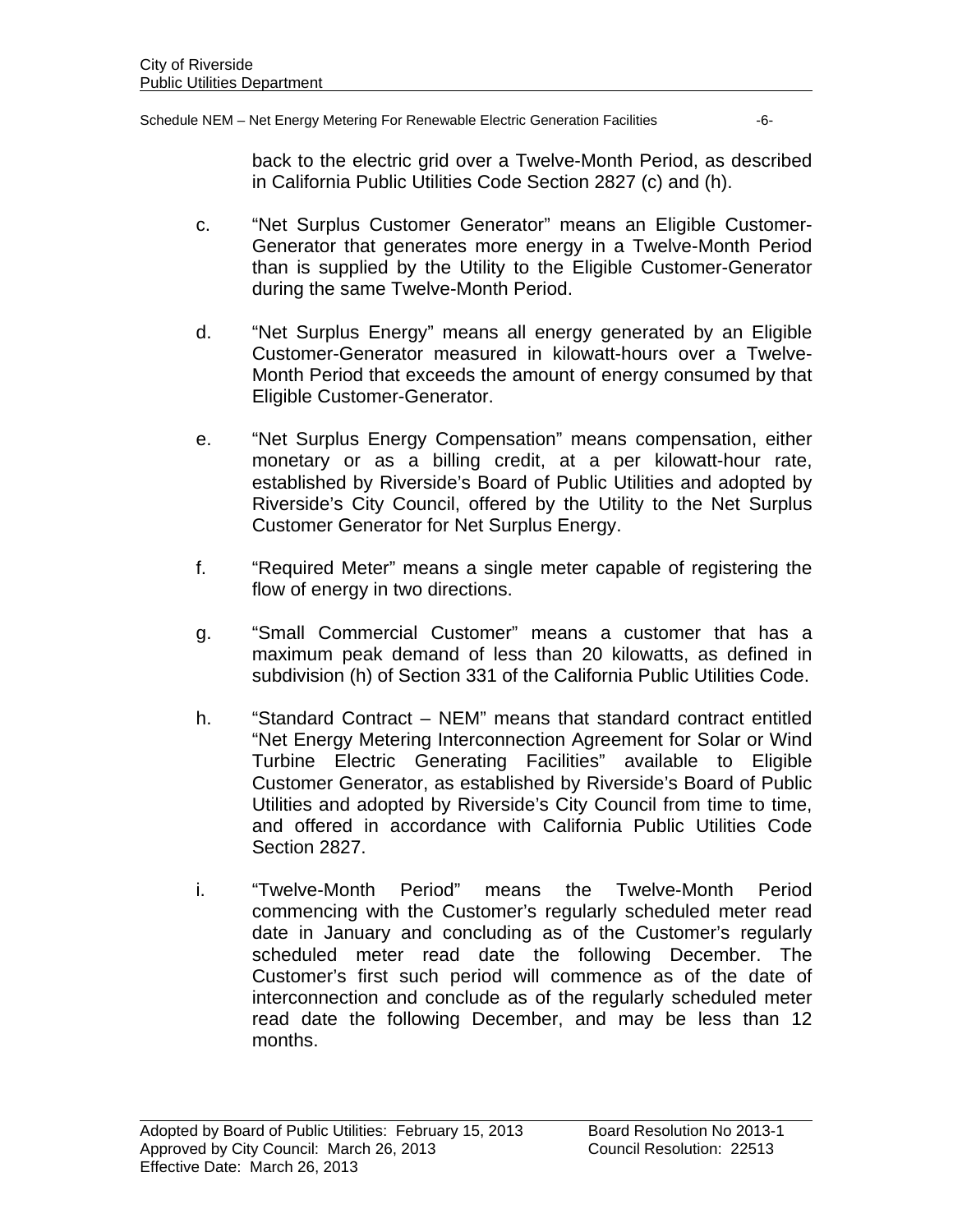Schedule NEM – Net Energy Metering For Renewable Electric Generation Facilities -7-

# 5. **State Mandated Public Benefits Charge:**

The rates in Eligible Customer-Generator's OAT are subject to a surcharge as adopted by City Council Resolution No. 19203, and such surcharge as in effect from time to time. The applicable Public Benefits Charge will be applied in accordance with the Customer's OAT. The Public Benefits Charge that is applicable to the Customer under the Customer's OAT shall be calculated based upon the Customer's total energy usage charges including net energy consumed, monthly or annual minimum charges (including service, customer, reliability, and demand charges, when applicable), for the applicable billing period.

# 6. **Miscellaneous Fees and Charges:**

 Rates charged pursuant to this Schedule shall be subject to any Energy Users Taxes, Utility Users Taxes and any other governmental taxes, duties, or fees which are applicable to Electric Service provided to Customer by the Utility. Rates are also subject to adjustment, as established by Riverside's Board of Public Utilities and adopted by Riverside's City Council in response to federal or state climate change laws, renewable portfolio standard or other mandated legislation. These adjustments may include but are not limited to charges to mitigate the impacts of greenhouse gas emissions or "green power" premiums.

# 7. **Power Cost Adjustment Factor ("PCAF"):**

The "PCAF", as provided in Part C of the General Provisions, shall apply to Customer's net energy consumed and such other charges as indicated by Customer's OAT.

8. **Environmental Attributes and Renewable Energy Credits ("REC"):**  Customers electing service under this Schedule must certify that they have sole ownership of the environmental attributes and RECs. For Customers who elect to receive Net Surplus Energy Compensation, any environmental attributes and RECs associated with such compensation shall be the property of the Utility. Customers who elect to receive net surplus energy as a kilowatt-hour credit calculated using the Net Surplus Energy Compensation rate and applied against future billing periods may transfer ownership of any environmental attributes and RECs to the Utility.